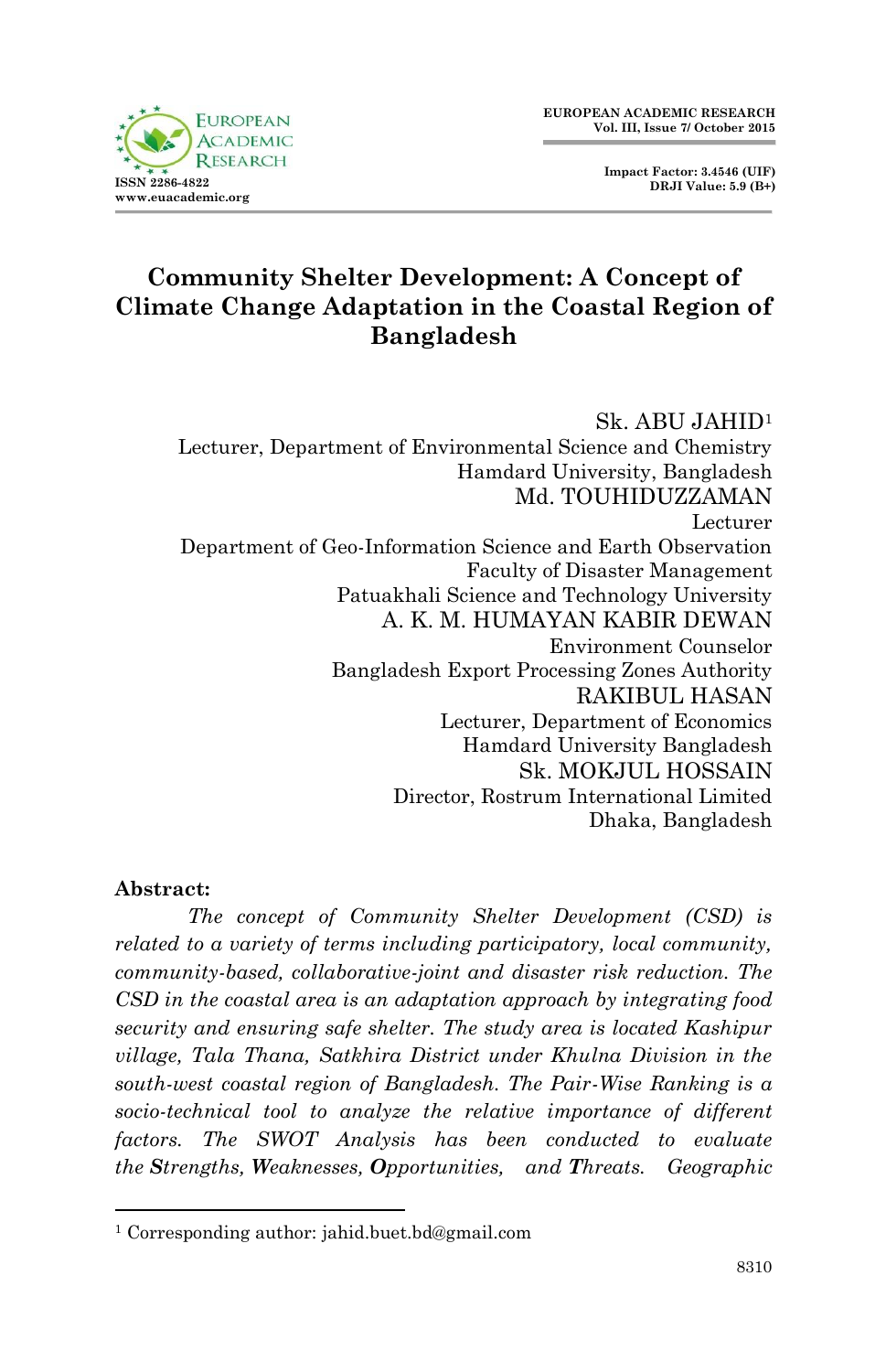*Information Systems (GIS) has been used to determine the land usage pattern of the study area. At the present, food is the main concern, then shelter, followed by education, and then medical treatment. Near about 80 % of the settlement area will be used only for food production. The food availability about 42.86 % will be ensured by following the proposed concept of developing community shelter. After 2 year, people have to spend 79975.23 BDT for taking loan from Micro-credit Institution and 1219118.37 BDT from Money Lender against BDT.53000 that is the average cost of house preparation at community. Because, the interest of Money Lender at community is so high. The strengths of the study are high social bonding among the local people, hard laborious and High frequency of flood. This new dimension research will ensure the food availability, avoiding the rebuild cost of home in the context of climate change adaptation.*

**Key words:** CSD, SWOT, GIS, Food Availability, Climate change adaptation

## **1. BACKGROUND OF THE STUDY**

Climate change is a reality in recent age and the development challenges are largely dependent on how fairly the nations are capable to address climate change. The frequency and the intensity of disaster due to climate change (CC) are increasing day by day. In a report, 1 out of 25 people worldwide were affected by natural disasters (Guha-Sapir et al.*,* 2004). The Inter-governmental Panel on Climate Change predicted that the global temperature will rise between  $1.8^{\circ}$ C and  $4^{\circ}$ C by the last decade of 21 century (IPCC, 2007). Bangladesh is among the countries which ranks in the global list of most vulnerable nations due to climate change associated natural disasters (BCAS, 2012, IPCC, 2007; WB, 2011). Bangladesh has a 711 km long coastline which is the worse vulnerable in the context of CC. According to Integrated Regional Information Networks (IRIN) rising sea levels in the Bay of Bengal are encroaching on vast areas of flat agricultural land in the southern districts of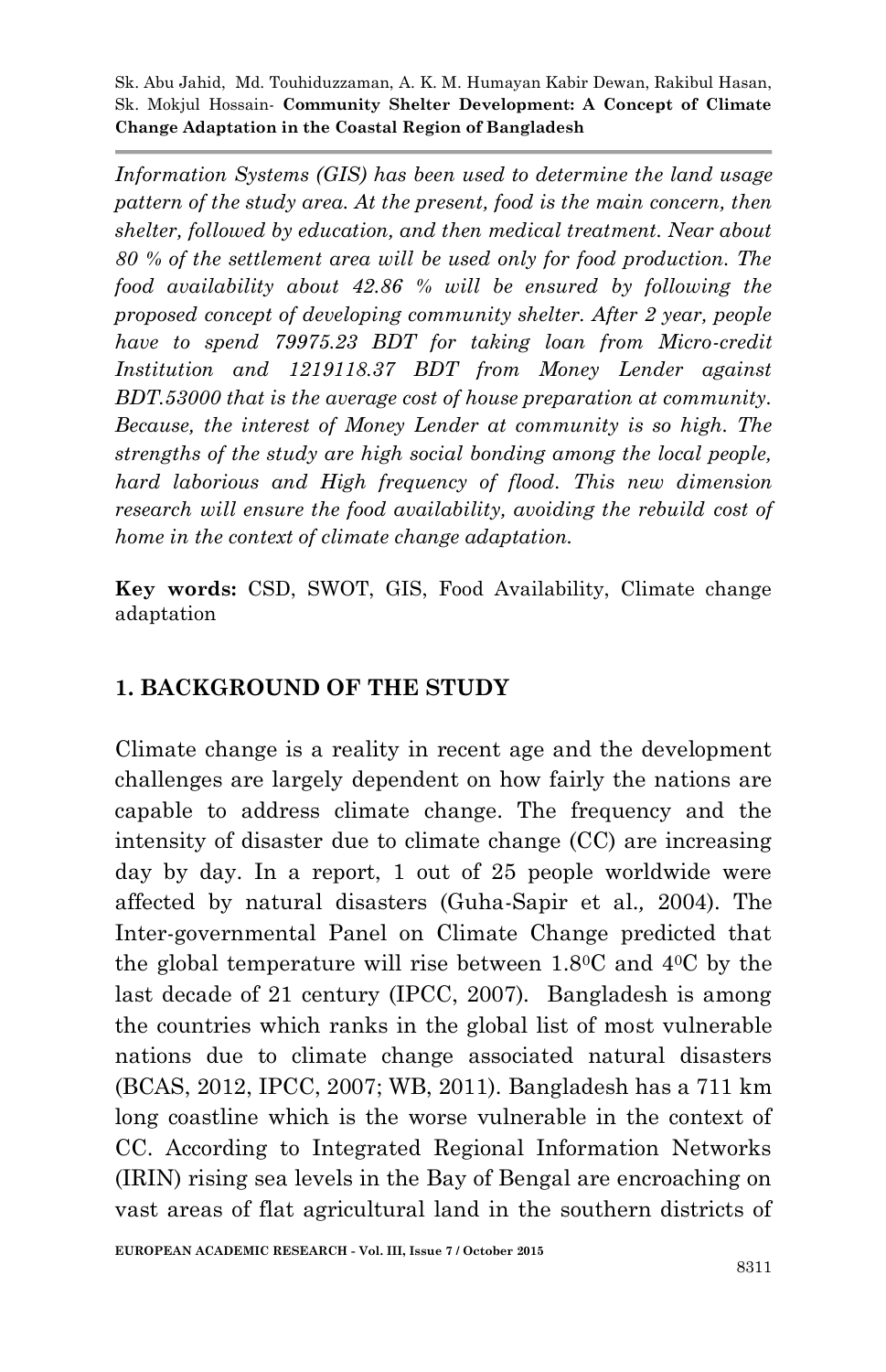Khulna, Satkhira, Bagerhat, Jessore and Magura thus leading to increased level of soil salinity and other environmental hazards. Out of 37 million people living in 12 coastal districts, 20 million had been affected by the rising sea (IRIN, 2007). Most of the likely undesirable consequences of climate change come in the form of extreme weather events, while waterrelated hazards such as flood, drought, salinity intrusion, river bank erosion, continuous water-logging leading to large scale reparation to agro-crops, employment, livelihoods, and local as well as national economy (Huq et al., 1996; Asaduzzaman et al., 1997; Choudhury et al., 2005, BCAS, 2010).

Food security (or, food availability) is inseparably associated with climate change induced natural disasters. The unprecedented impacts of climate change along with other environmental and geomorphologic changes make more distress over food security especially, for the poor and marginal population (Gregory and Ingram, 2000; Parry *et. al.,* 2001; Rosegran and Cline, 2003). Bangladesh since its independence in 1971 when most of the people were living under the poverty line were facing challenges in affording food security however it had always been to address climatic impacts in food production (IFAD, 2012). The term 'food security' is a multidimensional development issue which refers to explain a status of any given society or a country where all people at all times have both physical and economic access to adequate food to afford their nutritional needs for a productive and healthy life (WFS, 1996). Thus the likely impacts of climatic natural disasters will be largely on marginal group of farmers who produces food on his farm covering the components of food availability, food access and food utilization (Unnayan Onneshan, 2012). Therefore it is commonly accepted that climate change is unambiguous and impacts the food systems that fortify food security (IPPC, 2007).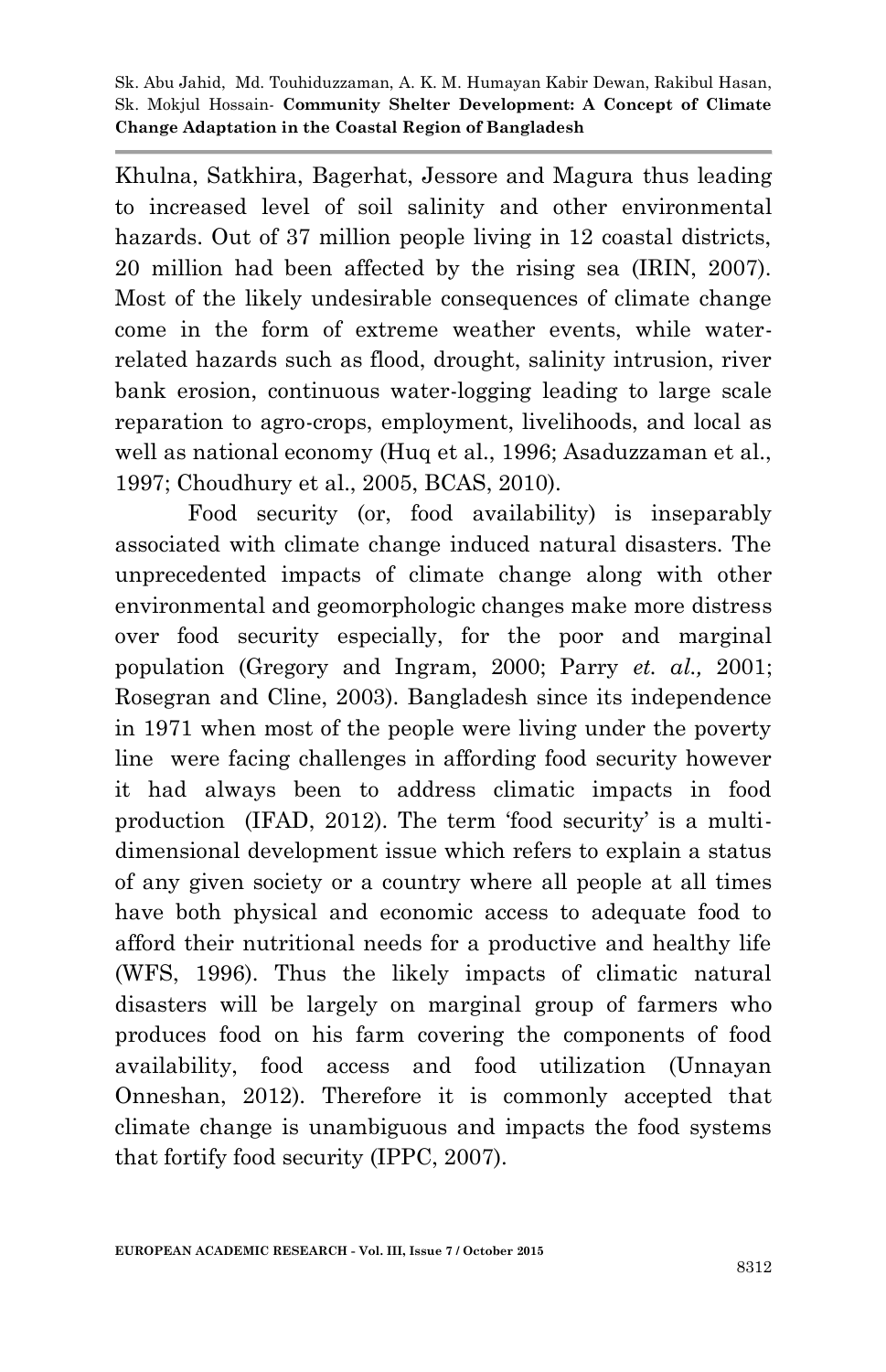In terms of our study area (Satkhira District), it's located in south-west coastal region Bangladesh has been experienced extensive river flooding as a result of high coastal sea levels, which has similarly led to a rise in local salinization (BIISS, 2009). As a result, agricultural food production has been reducing at high rate. So, the unemployment rate in want of livelihood options increased. The freshwater as well as the potable water is getting unavailable to mass people. The study area is particularly prone to numerous anthropogenic as well as climate change induced abnormalities: water-logging, rapid sedimentation, river flooding, river bank erosion, salinity ingress, cyclone attack, reduced freshwater flow and so on. The flood protection embankments are subject to occasional "tidal overtopping", leading to saline water-logging within embanked areas (CEGIS, 2006). Decreased dry season freshwater flow is leading to increased water shortages resulting increased salinization in the areas (Huq et al., 1996; Ahmed, 2005; CEGIS, 2006). Also such reduced freshwater flow might aggravate the draw-down of shallow aquifer systems, reducing its potential for drinking and irrigation water (Halcrow et al., 2001). In a longer term consequence the above-mentioned impacts of climate change particularly at the Bangladesh"s south-west coastal zone, the community is already facing socioeconomic disasters; the evidence of such impacts is already in field including loss of lives and livelihoods and hardship for the poor, in particular women and children; devastation of human settlements and national infrastructure; and bottlenecks for national development due to frequent diversion of development budget to facilitate post-disaster rehabilitations (CCC, 2009). Ultimately such devastating impacts collapse the economy by imposing risks to both livelihoods and national food security (World Bank, 2000; Asaduzzaman *et al.*, 2005).

The concept of Community Shelter Development (CSD) is related to a variety of terms including participatory, local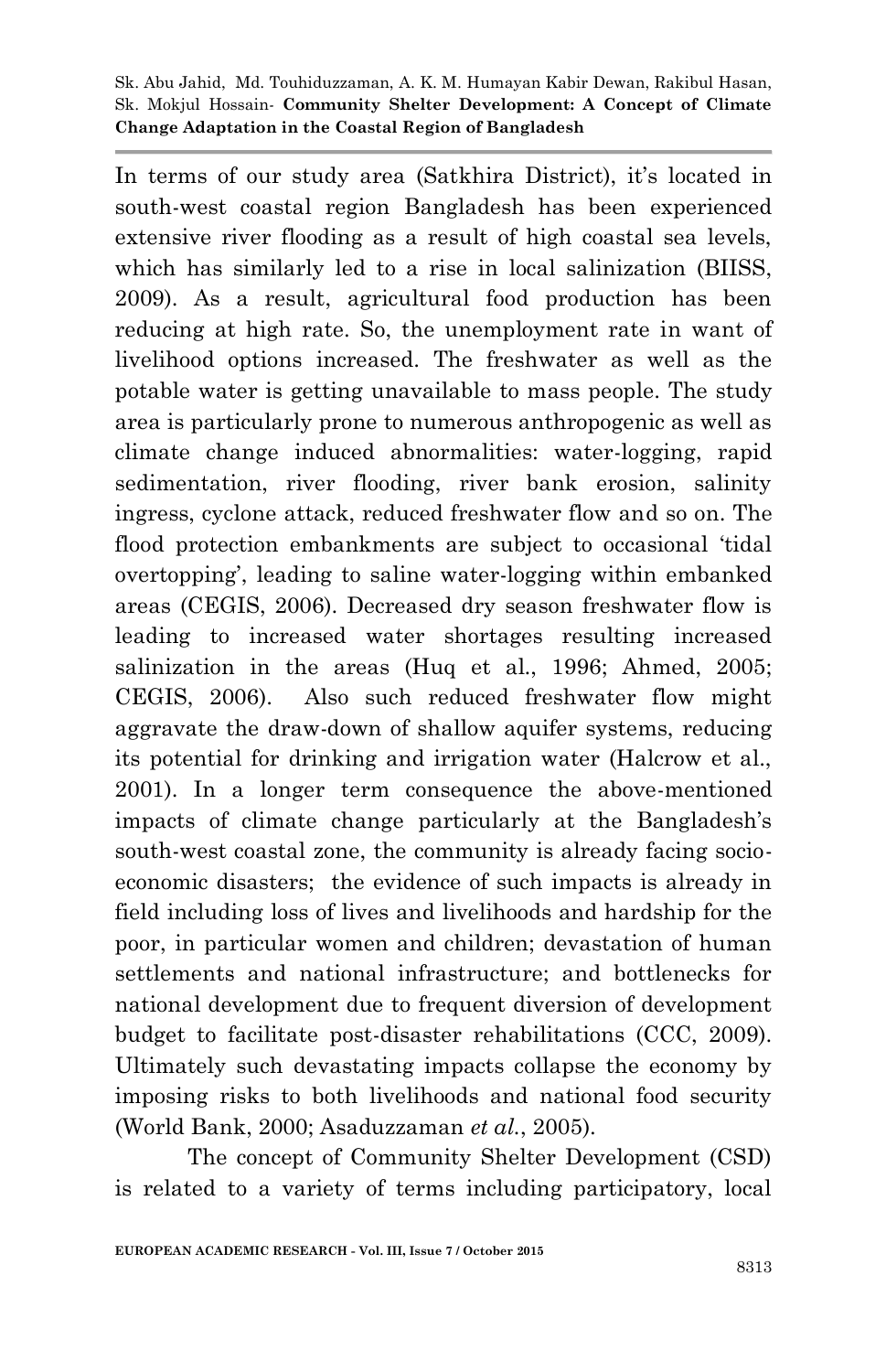community, community-based, collaborative-joint and reduce disaster risk. On the other hand, the CSD in the coastal area is an adaptation concept by integrating food security and ensuring safe shelter. In same way, the World Development Report (World Bank, 2001) also highlighted on informal strategies in the subject to agricultural production like "arrangements that involve individuals or households or such groups as communities or villages. The concept of CSD will be increased the prevention as well as the adaptive capacity of the disaster. Bangladesh is one of the most populated countries in the world. According to the Population census in 2011, 180 million people live in 144000 sq. areas at a density of 1064 persons / km. Poor farmers in Bangladesh have been disadvantaged by policies that favor of land lord farmers by increasing agricultural production. Food security is the first pillar among the six pillars in the Bangladesh Climate Change Strategy Action Plan (BCCSAP, 2009).

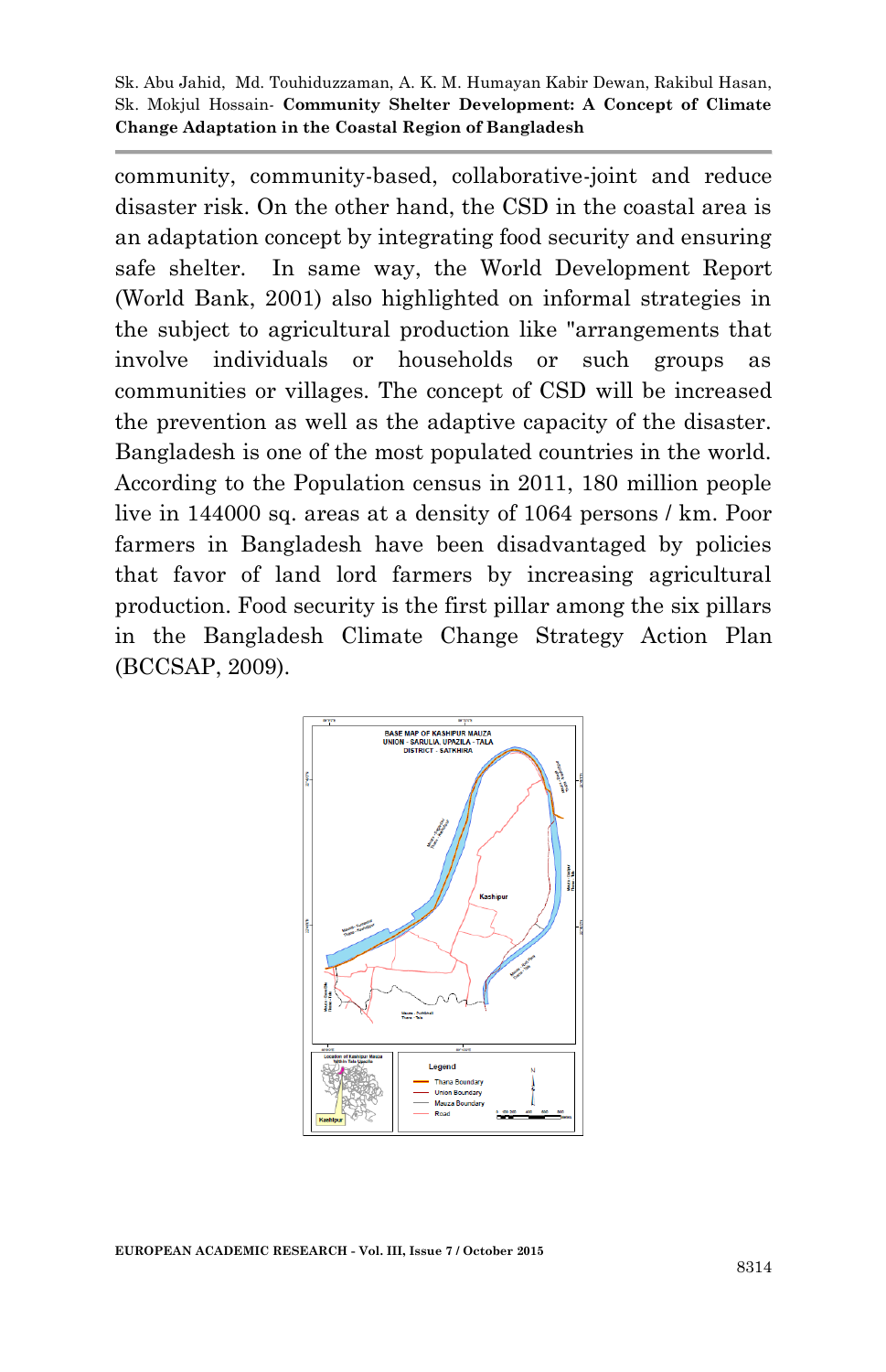

### **2. METHODOLOGY**

Pair-Wise Ranking is a socio-technical tool to analyze the relative importance of different factors. It is used to overcome the difficulties of people often have with ranking more than two items at a time. When asked to think about how five or six different items relate to each other, people can sometimes find it difficult to access so many objectives at once. Pair-wise ranking helps to bear the process down so that people are only comparing two items at any time (IFRCRCS, 2004). It has been done for the purpose of prioritization of the fundamental needs (Food, Education, Shelter, Medical treatment and Cloth). Participatory Applied Policy Analysis (PAPA) is a methodology which measures the applied side of the policies by participation all sorts of representatives of the stakeholders as well as the experts. The main criteria of the PAPA is when the applicability of the research or project comply between the stakeholders and the expert are fit more than 90%, then it would be feasible in the field. It has been followed in the study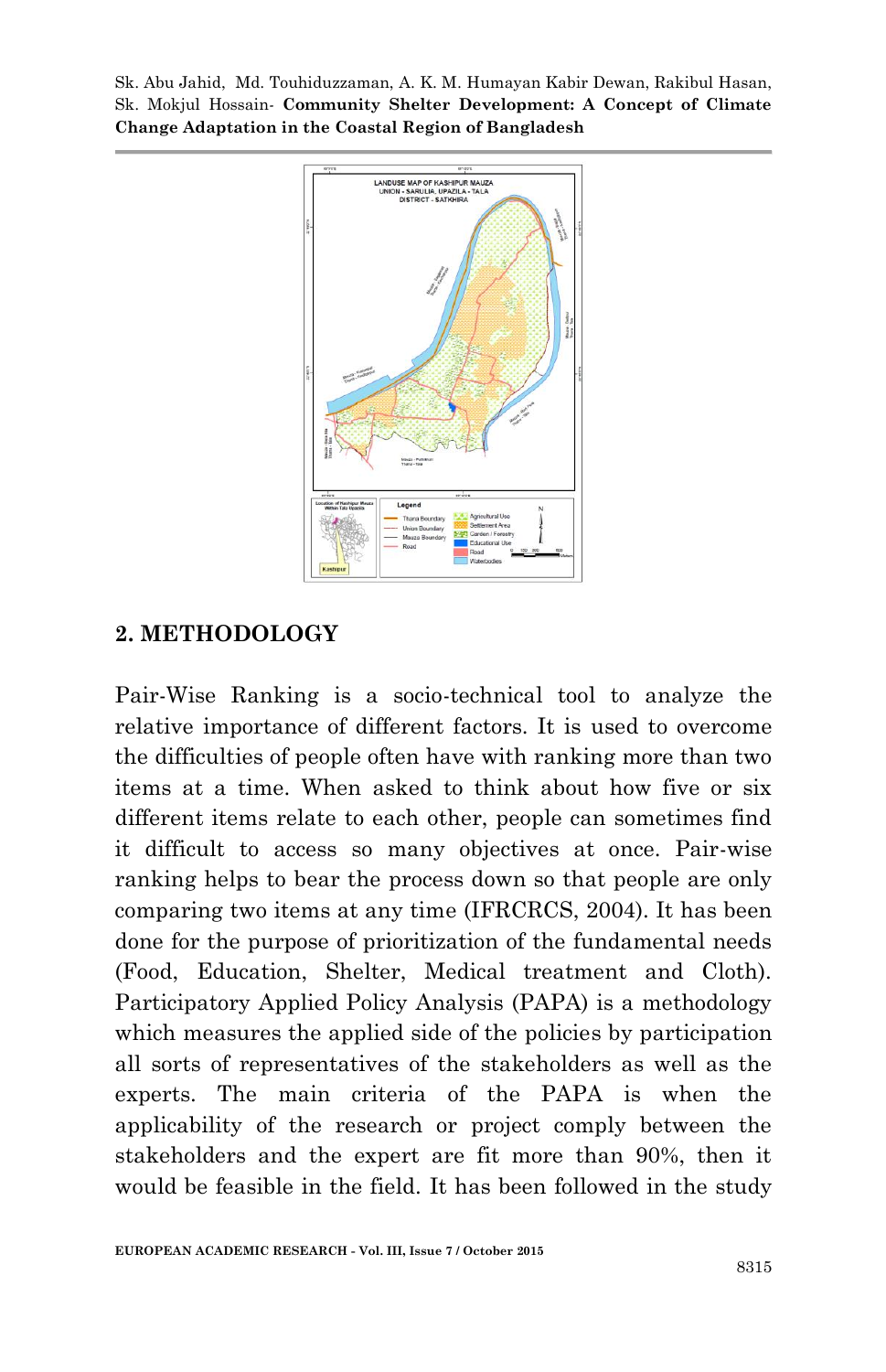area for the implementation of the Community Shelter Development in the disaster prone in the south-west coastal region of Bangladesh. The SWOT Analysis has been conducted to evaluate the Strengths, Weaknesses, Opportunities, and Threats involved in the study. It is general used for a new venture or strategy. It is conducted in the field based on the public opinion. Geographic Information Systems (GIS) has been used to determine the land use pattern of the study area. The software ArcGis 10.1 has been used for this purpose.

### **3. RESULT AND DISCUSSION**

#### *3.1 Pair-wise Ranking of the Basic Needs*

During Focus Group Discussion meetings, the highest demand of the basic needs currently facing mentioned by asking the people. It was really difficult for the local people to define the order of the five basic needs. A table has been drawn on a piece of paper, as shown below. In this study, the groups of people mentioned food, education, shelter, medical treatment and cloth.

List the basic needs has been developed as shown in the table 1 below, and asked the group what they considered to higher demand of basic needs: food or cloth. Then, asked them which was more demandable basic needs in this pair. This is why, it is known as pair-wise ranking. They reported that food was more essential need, filled in their answer, food, in cell 1. Next, we asked which has a more demand between food and education. They responded food, filled in the answer, food, in cell 2. In this way, the ranking proceeded with all the mentioned basic needs, always letting them chose between one and another. The eventual result looked like the following table: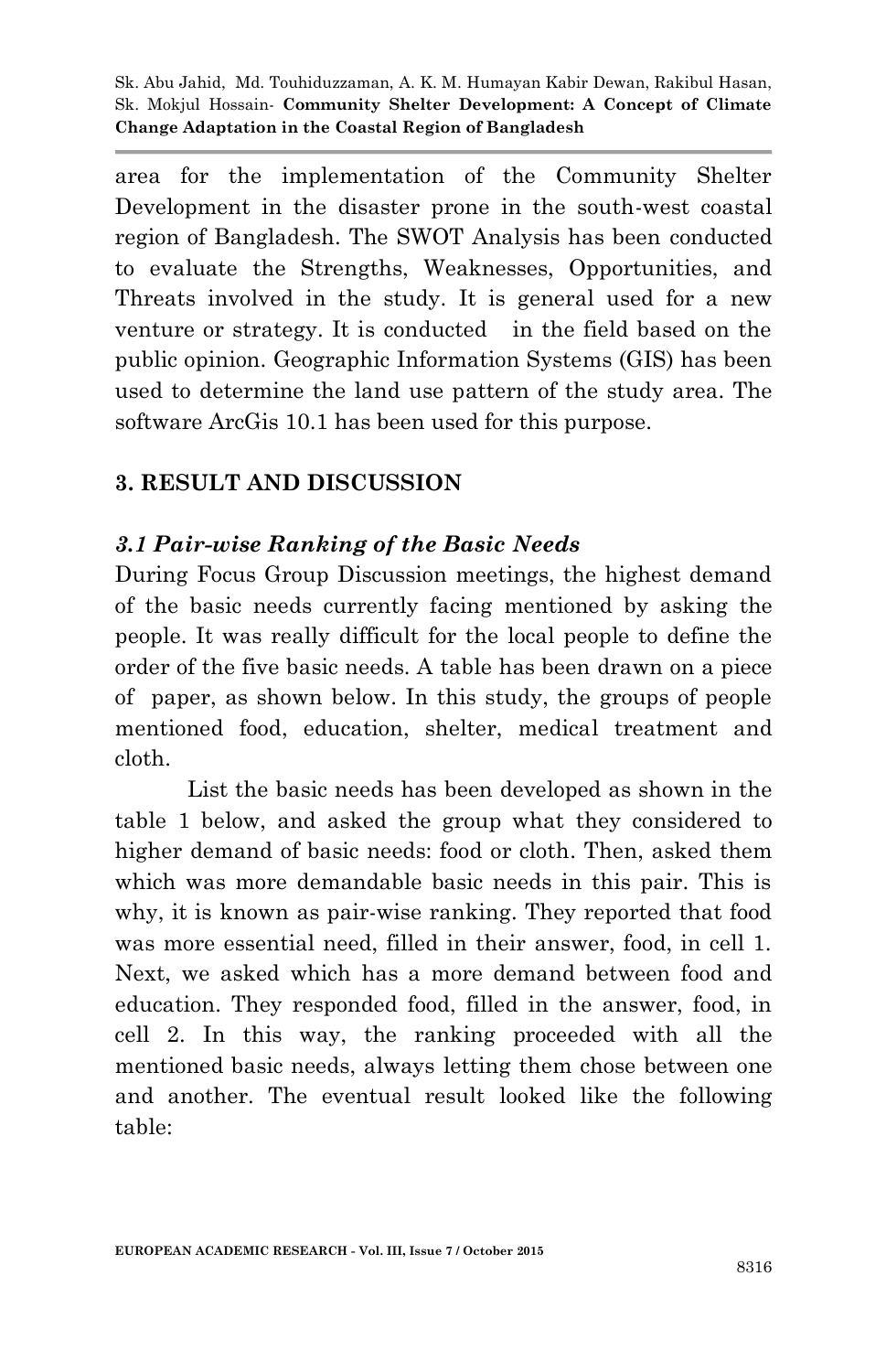| Table 1. The pair-wise rainting among the basic neeus |      |           |          |                |           |  |
|-------------------------------------------------------|------|-----------|----------|----------------|-----------|--|
| <b>Basic Needs</b>                                    | Food | Education | Cloth    | <b>Shelter</b> | Medical   |  |
|                                                       |      |           |          |                | Treatment |  |
| Food                                                  |      |           |          |                |           |  |
| Education                                             | F    |           |          |                |           |  |
| Cloth                                                 | F    | E         |          |                |           |  |
| <b>Shelter</b>                                        | F    | S         | S        |                |           |  |
| Medical                                               | F    | E         | М        | S              |           |  |
| Treatment                                             |      |           |          |                |           |  |
| Total                                                 | 04   | 02        | $\theta$ | 03             | 01        |  |
| Rank                                                  |      | HІ        | 37       | Н              | TV        |  |

**Table 1: The pair-wise ranking among the basic needs**

*Note: Food – F, Education – E, Cloth – C, Shelter – S, and Medical Treatment – M*

The ranking of the basic needs has been made and mark the ones that had their biggest priorities at the listening by listening them all. The ranking are given below:

- Food, chosen four times
- Education, chosen two times
- Cloth, chosen zero times
- Shelter, chosen three times and
- Medical Treatment, chosen one time

From this list, it can be easily conclude that in this community, al the present situation, food is the main concern, then shelter, followed by education, and then medical treatment. The fact that cloth has a score of zero does not mean that it has no need. It means that it is less severe than the other four basic needs.

From the above table it can be easily said that the rank of Food is I that is why, it is the most important basic need of the Kashipur community. So, the CSD has given the more emphasis to satisfy the demand. Education is the second most vital fundamental demand based of the opinion of the local people. In most of the year the educational institution are in close due to inundation. The school also is used as a shelter for any kind of disasters. The Climate Change (CC) and the permanent water logging also are speeding up the vulnerability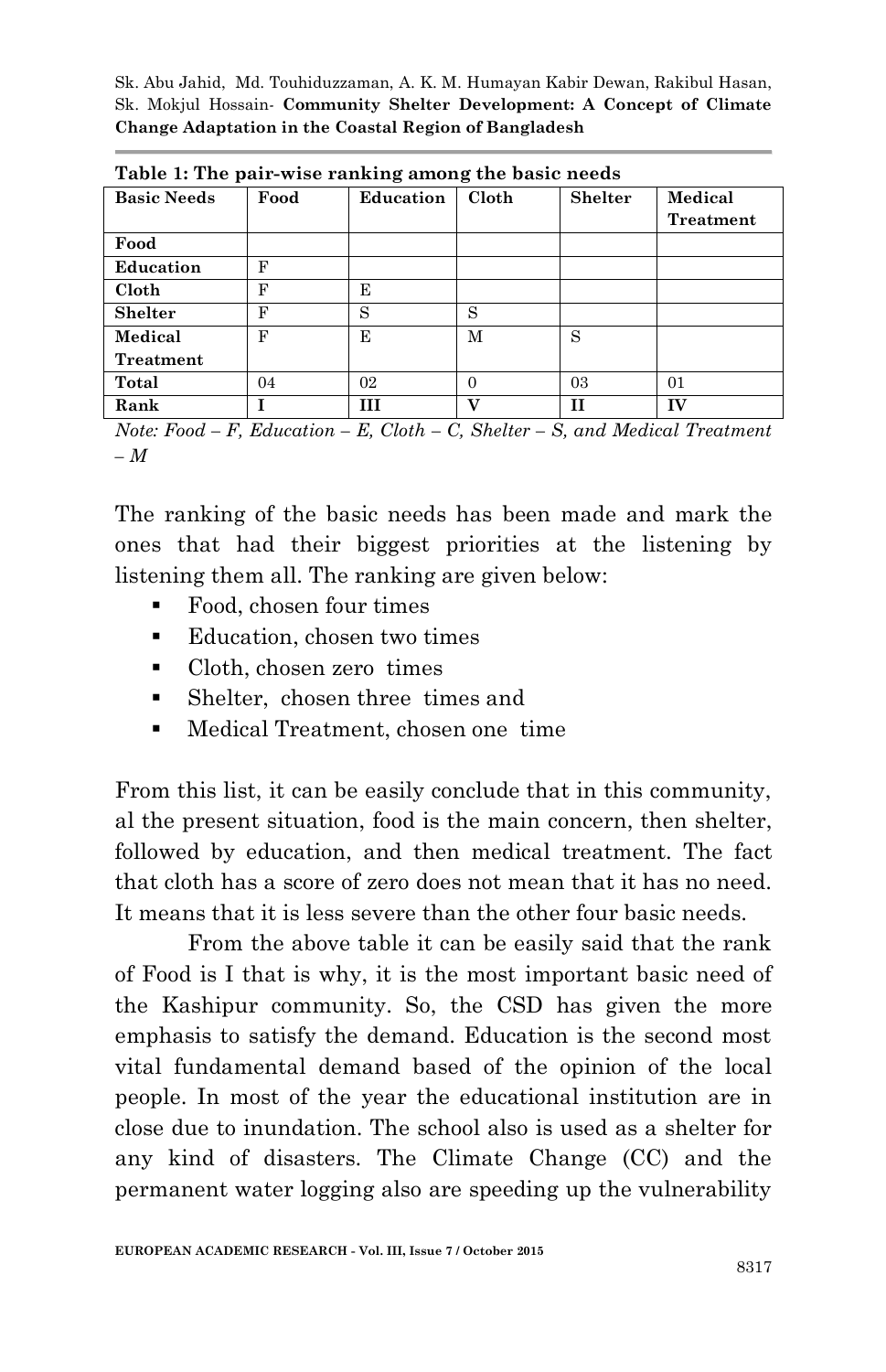to achieve the goals. Medical Treatment, Shelter and Cloth are following the ranking and the significant consistently.

| Table 2: Landuse of Kashipur Mauza |                   |             |             |                |  |
|------------------------------------|-------------------|-------------|-------------|----------------|--|
|                                    |                   |             |             |                |  |
| Sl No                              | Landuse Type      | Area (Sqm)  | Area (Acre) | Area (Hectors) |  |
|                                    | Agricultural Use  | 2239960.65  | 553.51      | 224.00         |  |
| $\boldsymbol{2}$                   | Educational Use   | 7125.61     | 1.76        | 0.71           |  |
| $\boldsymbol{\mathcal{S}}$         | Garden / Forestry | 429573.35   | 106.15      | 42.96          |  |
| 4                                  | Road              | 34474.89    | 8.52        | 3.45           |  |
| 5                                  | Settlement Area   | 1176613.10  | 290.75      | 117.66         |  |
| 6                                  | Waterbodies       | 176189.88   | 43.54       | 17.62          |  |
|                                    | Total             | 4063937.476 | 1004.234    | 406.395        |  |

# *3.2 Current status of land-use by settlements of the Study Village*

The traditional household setting is high land consuming policy. The land is mainly used for household purpose. The settlement of the study village is using in different purposes like households, roads networks, homestead forests or gardening, Ponds, educational institutions (School, College and Madrasha), Mosques, community club, playground, family graveyard and etc.

## *3.3 Proposed community Shelter Settlement*

The proposed community shelter settlement seeks to minimize the land-areas currently used by settlements and other associated purposes, and to make free the resulted land areas for agricultural food production to ensure a long-term sustainable food availability of the local community living at that village.

**According to the Proposed Community Shelter Settlement** = Community Shelter (for Living) + Road Networks + Homestead Forest/Gardening + Water Bodies (Ponds) + Community Educational Institutions (School + College + Madrasha) + Community Religious Institution (Mosques/Others) + Community Club + Community Play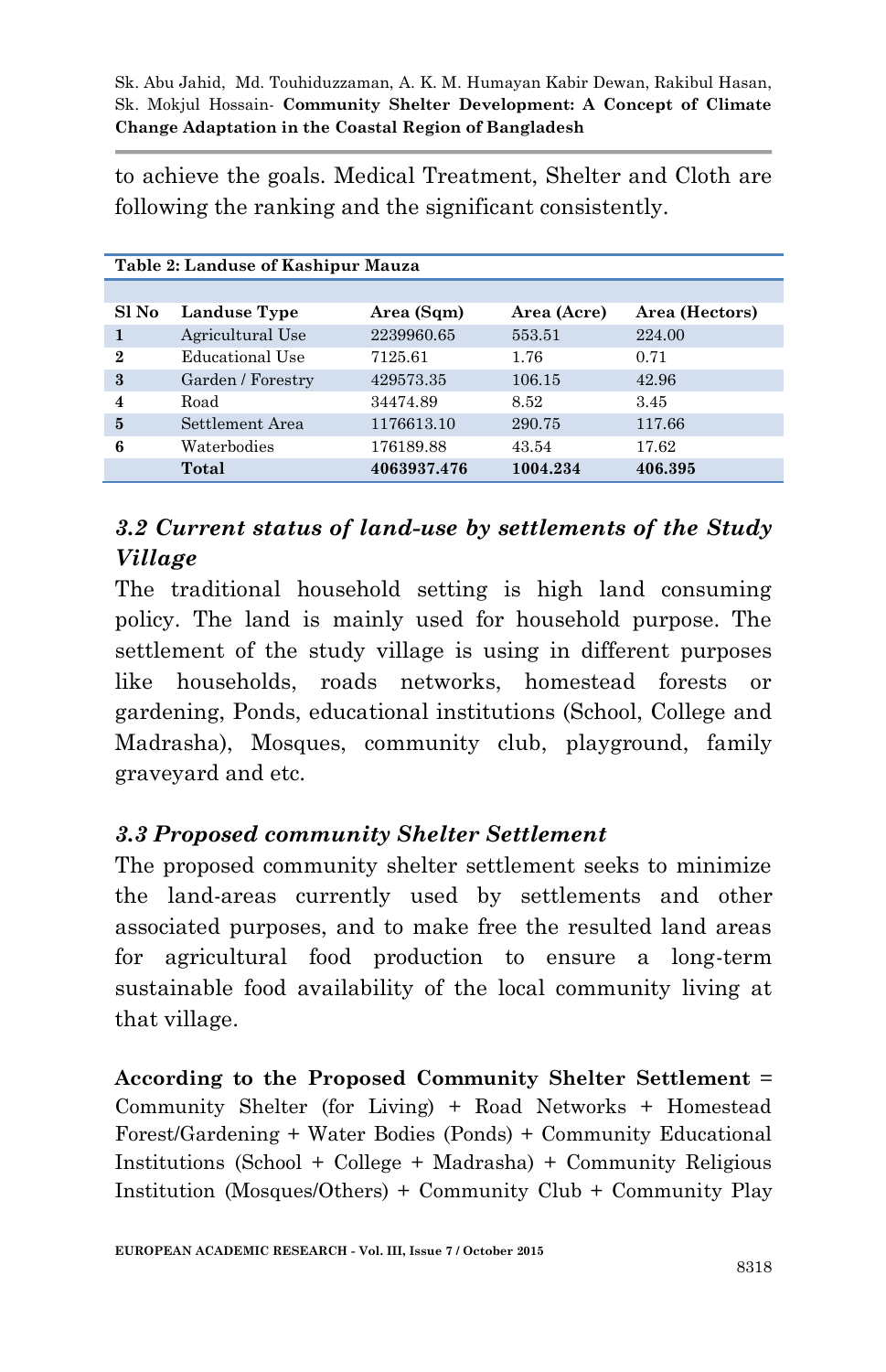Ground + Community Graveyard + Others (e.g., Fallen or Barren Lands)]

In the planned way, it is based on the field report that only 20% area of the settlement area is enough for the community shelter purpose.

**Now, 20 % of the Settlement Area** = [(20 /100) \*290.75] Acres

 = 58.15 Acres [Will be used only for Community Shelter]

**Then,** *8***0 % of the Settlement Area** = [(80 /100) \*290.75] Acres

= 232.60 Acres [Will be used only for

Food Production]

## *3.4 Estimation of Potential Food Production to Ensure Food Availability*

The paddy production varies different areas based on soil characteristics, climatic conditions, different sorts of disasters and so on. The paddy production in Satkhira District is 1085 kg/Acres **(BBS, 2013**)

The total paddy production can be calculated as:  $(1085 \text{kg/Acres} * 232.60 \text{Acres}) = 252371 \text{ kg}.$ 

Now, the total population of Kashipur is 2387 **(BBS, 2011**).

The per capita paddy production can be calculated as = (252371 kg/2387) kg  $= 105.72$  kg. paddy = 76.65 kg. rice [In general 40 kg. paddy = 29 kg. rice ]

This term indicates that at Kasipur 76.65 kg rice will be allocated per person. This amount of production is possible only in the present land area of households.

According to the assessment jointly conducted by the World Food Programme (WFP), Food and Agricultural Organization (FAO) and Shushilan, 2011 on A Follow Up Rapid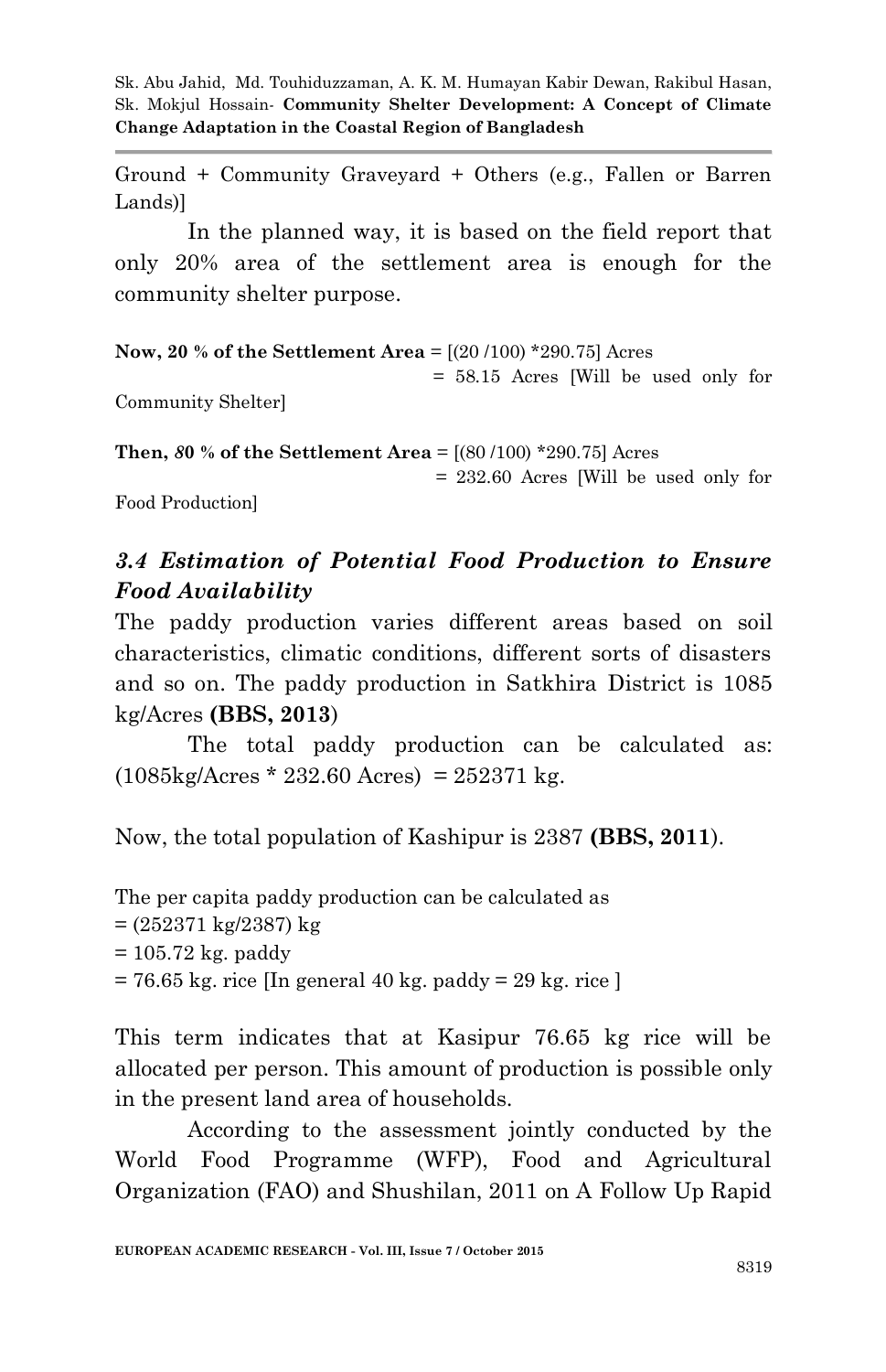Food Security Assessment in Satkhira in the Context of August 2011 Flood and Water Logging, the per capita average rice consumption is 0.49kg./day

Per capita food consumption pattern on an average  $= 0.49$  kg/day  $= (0.49 * 365) \text{ kg/year}$  $= 178.85 \text{ kg./year}.$ 

This indicates that in all around the year one person can consume 178.85 kg rice. That means, 178.85 kg rice is needed for the availability of food.

The food availability per capita will be  $=(76.65/178.85)*100\%$ .  $= 42.86 %$ 

The study area is annually experienced numerous natural disasters. As a result the inhabitants are under constant or growing vulnerabilities from such perilous events. The proposed idea of community shelter development will provide opportunities to the community people to take part in climate change adaptation with their indigenous and local innovative knowledge"s of disaster management. This concept will be helpful to manage the people within a short time at the disastrous period. The total people will live at safety condition. Then the social bonding as well as social security will be increased. In this way, the risk of any likely hazardous event (e.g., flood, cyclone, storm surge and so on) will be minimized.

Only one crop can be considered in our study because Boro rice from November to March is comparatively free from disaster risks. So, the food availability is 42.86 % will be ensured by following the proposed concept of developing community shelter.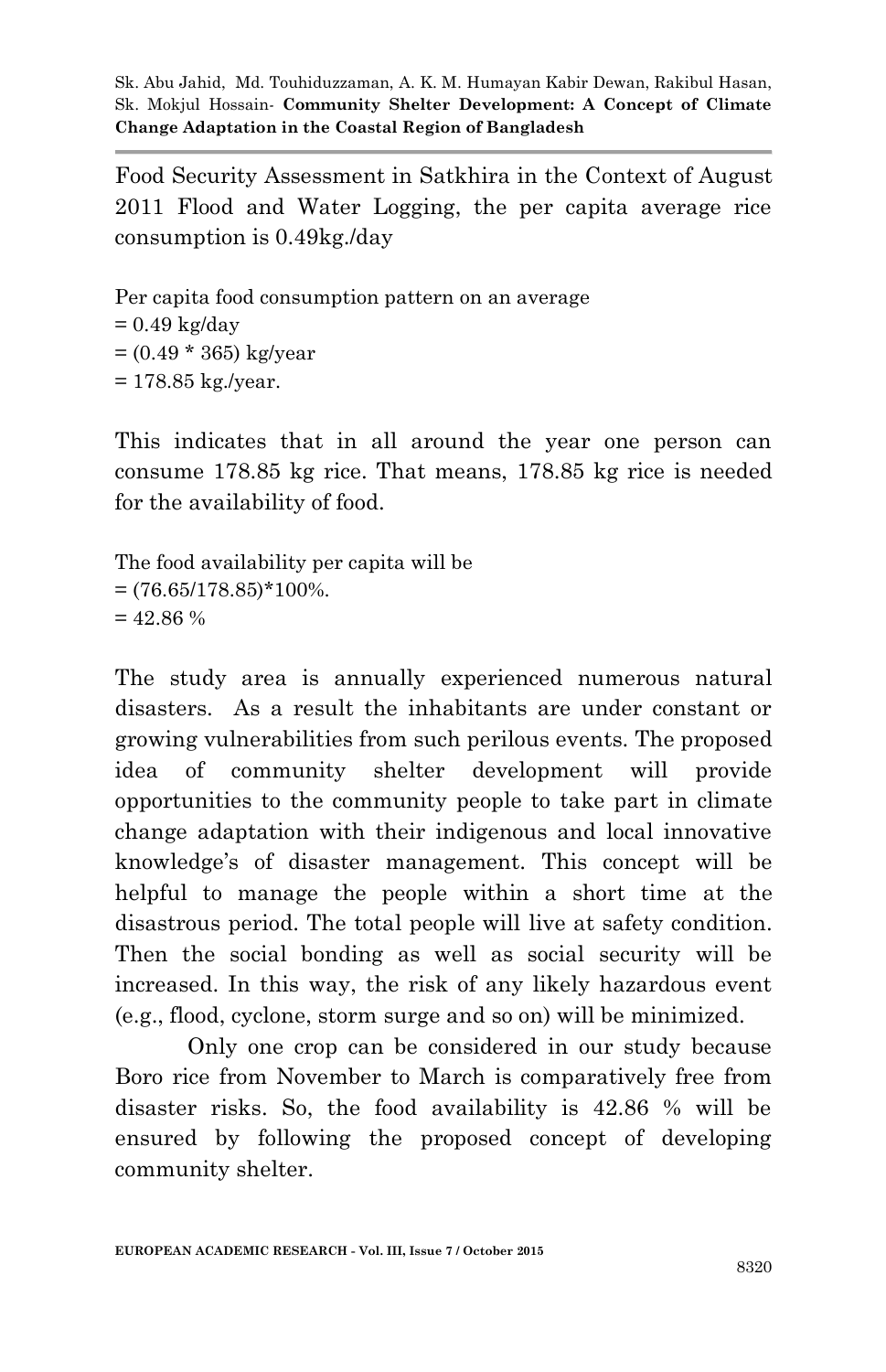### *3.5 Rebuild Cost of Home*

Every year the water logged affected people have to spend average BDT. 53000 to repair their home, if they use the Tali as roof. In another case, when they use Tin as the roof, then the cost is average BDT. 70,000. Most of the people in the study area are poor, so they have no savings that will be utilized as repairing cost. As a result most of them are dependable on Microcredit Institution or Moneylender at community.

## **Estimated amount for Roof Tali: (BDT.47000-BDT.58000)**

|           | 1. Wall (mud) BDT. 25000- BDT. 27000 |
|-----------|--------------------------------------|
| 2.Bamboo  | BDT. 5000-BDT. 7000                  |
|           | 3. Roof (Tali) BDT. 8000- BDT. 10000 |
| 4.Labour  | BDT. 5000-BDT. 8000                  |
| 5. others | BDT. 4000-BDT. 6000                  |
|           |                                      |

### **Estimated amount for roof Tin: (BDT.64000-BDT.76000)**

|           | 1. Wall (mud) BDT. 25000- BDT. 27000 |
|-----------|--------------------------------------|
| 2.Bamboo  | BDT. 5000- BDT. 7000                 |
|           | 3. Roof (Tin) BDT. 20000- BDT. 25000 |
| 4.Labour  | BDT. 8000- BDT. 9000                 |
| 5. others | BDT. 6000-BDT. 8000                  |

# *3.6 Comparison between Microcredit Institution and Moneylender at Community*

All the amount of money, they take loan from micro-credit NGOs like Grameen Bank, ASA, BRAC, Uttaran and so on. According to, Khalily, 2011, the compound profit rate is 22.84 %. In some cases, they can take loan from the local moneylenders, and the moneylenders take high amount of interest than the NGOs. According to, Mallick, 2009, the simple profit rate is 103.33 %. In most of the time the flood frequency is so high. In last one and half decade the floods have been occurred 11 times. The comparable scenarios are given below of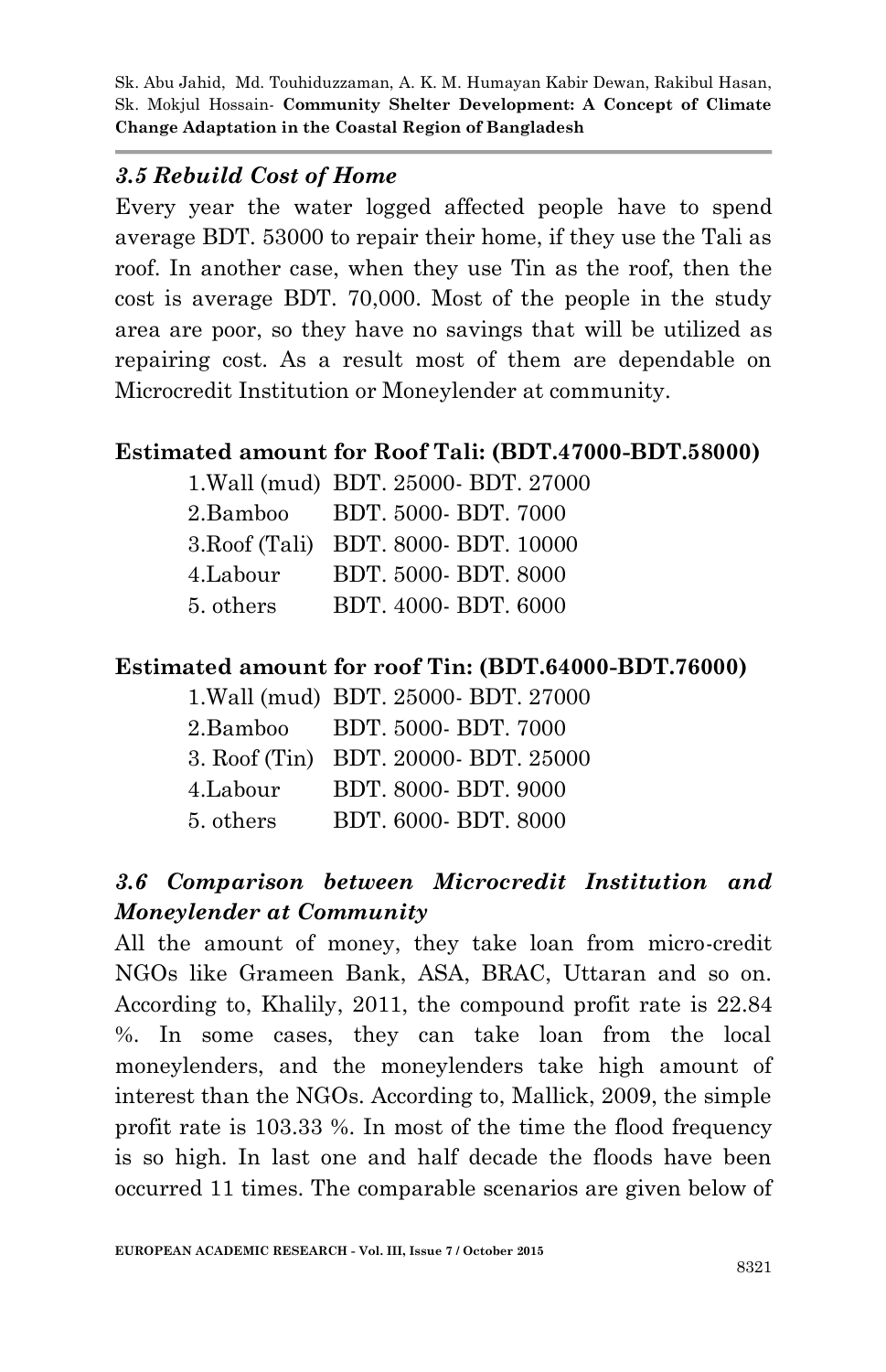the continuous two years flooding by taking the minimum cost (BDT.53000) of the repairing for home. The scenarios are:

**Table 3: Comparison of interest rate between Microcredit and Money Lander**

| Year       | <b>For Microcredit Institution</b>        | <b>For Money Lender at Commuity</b>      |  |  |
|------------|-------------------------------------------|------------------------------------------|--|--|
| $1st$ year | Capital = $P(1 + r)^n$ Tk.                | Interest, $I = Pnr$                      |  |  |
|            | $=$ 53000 (1+ 22.84%) <sup>1</sup> BDT.   | $=$ 53000*1*(103.33%) BDT.               |  |  |
|            | $= 65105.20$ BDT.                         | $= 54764.90$ BDT.                        |  |  |
|            |                                           | Capital = $53000 + 54764.90$ BDT.        |  |  |
|            |                                           | $=107764.90$ BDT.                        |  |  |
| $2nd$ year | Capital = $P(1 + r)^n$ BDT.               | Interest, $I = Pnr$                      |  |  |
|            | $= 94000 (1 + 22.84\%)$ <sup>1</sup> BDT. | $=54764.90*1*(103.33%) BDT.$             |  |  |
|            | $= 79975.23$ BDT.                         | $= 54764.90$ BDT.                        |  |  |
|            |                                           | Capital = $107764.90 +54764.90$<br>Total |  |  |
|            |                                           | BDT.                                     |  |  |
|            |                                           | $=1219118.37$ BDT.                       |  |  |
|            |                                           |                                          |  |  |

From the above table, it can be said that Micro-credit Institution is better than the Money Lender at the community for the purpose of taking loan. Though the Micro-credit Institution has followed the compound interest, after 2 years, they have to spend 79975.23 BDT for taking loan from Microcredit Institution and 1219118.37 BDT from Money Lender at community because the interest of Money Lender at community is so high.

### *3.7 SWOT Analysis of Community Shelter*

The SWOT analysis generally discuss about the feasibility of any new concept. The analysis table is given below:

| Helpful    |                               | Harmful            |                                |  |  |
|------------|-------------------------------|--------------------|--------------------------------|--|--|
| Strengths: |                               | <b>Weaknesses:</b> |                                |  |  |
| 1.         | The social bonding among the  |                    | Most of the people are poor    |  |  |
|            | local people is high          | 2.                 | The investment capacity is low |  |  |
| 2.         | The people are hard laborious |                    |                                |  |  |
| 3.         | Thigh frequency of flood      |                    |                                |  |  |
| 4.         | The levels of awareness are   |                    |                                |  |  |
|            | high                          |                    |                                |  |  |
|            |                               |                    |                                |  |  |

**Table 4: The SWOT Analysis**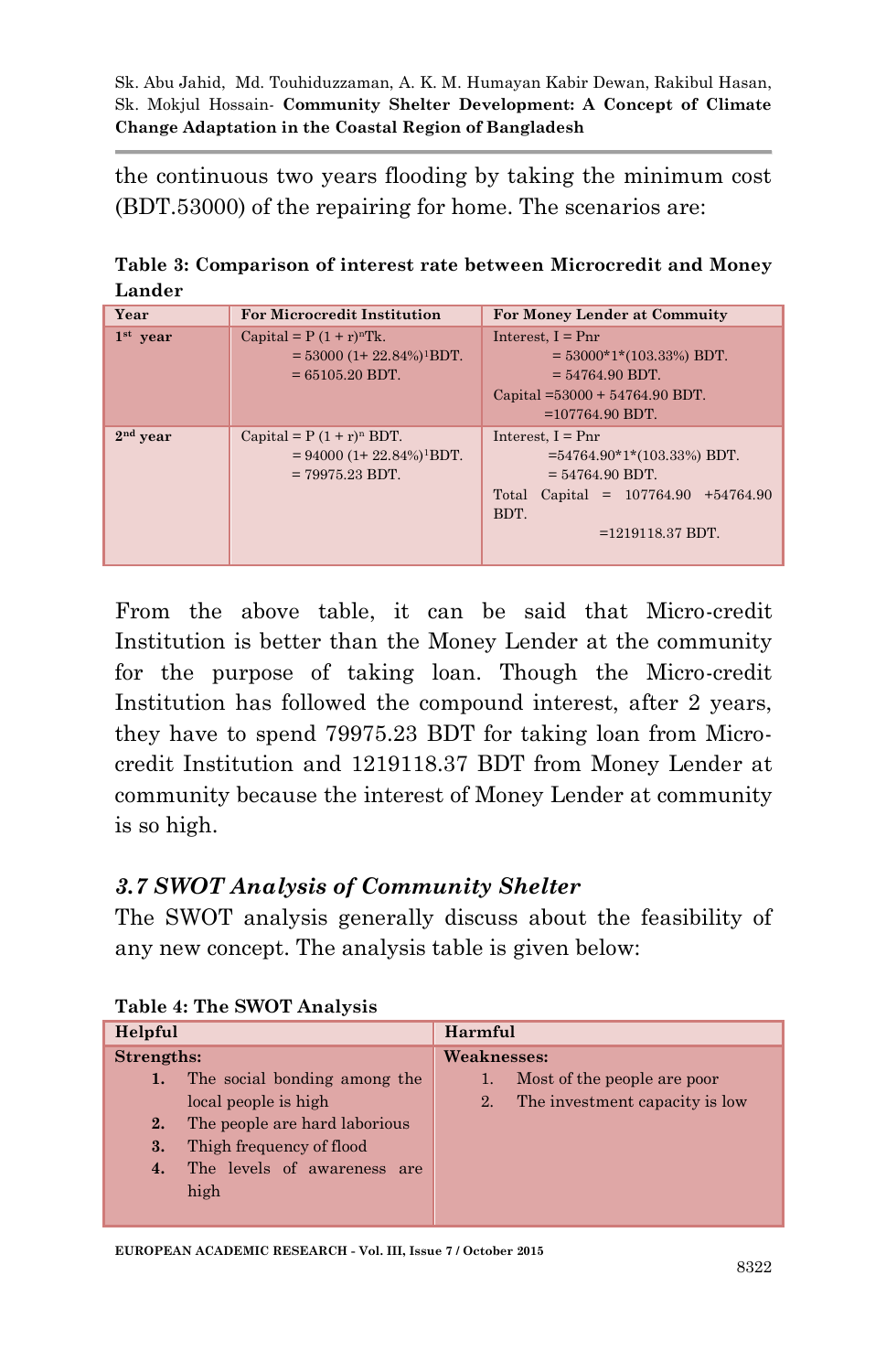| Opportunities: |                                   | Threats: |      |                            |           |
|----------------|-----------------------------------|----------|------|----------------------------|-----------|
| 1.             | The people are in<br>risky        | 1.       | High | political                  | bilateral |
|                | condition, so they are trying to  |          |      | polarization of the people |           |
|                | be saved                          | 2.       |      | Traditional culture        |           |
| 2.             | The food availability will be     |          |      |                            |           |
|                | increased the resiliency of flood |          |      |                            |           |
| 3.             | The high standard of life         |          |      |                            |           |
| 4.             | The quality of education will be  |          |      |                            |           |
|                | high                              |          |      |                            |           |
|                |                                   |          |      |                            |           |

From the above SWOT analysis, it can be concluded that the strength and the opportunity part are more feasible than then weakness and the threat. So, the community shelter development will be convenient for the people of the study area.

### **4. CONCLUSION**

In the conclusion it can be said that the study looks for an integrated prevention from natural disaster in the study area. This prevention will be ensured by increasing the food availability, avoiding the rebuild cost of home. In addition the poor people have been facing in a circle where they are bound to take the loan from the different sectors with high rate of interest for meeting the instant demand in the disaster period. This amount of money will be safe by addressing the community shelter concept. The community shelter concept which will increase the social resilience to address the risks and associated disaster vulnerabilities specific to the study area. As better as the resilience capacity will be higher, the climate change adaptation capacity through the food security achievement will be enhanced.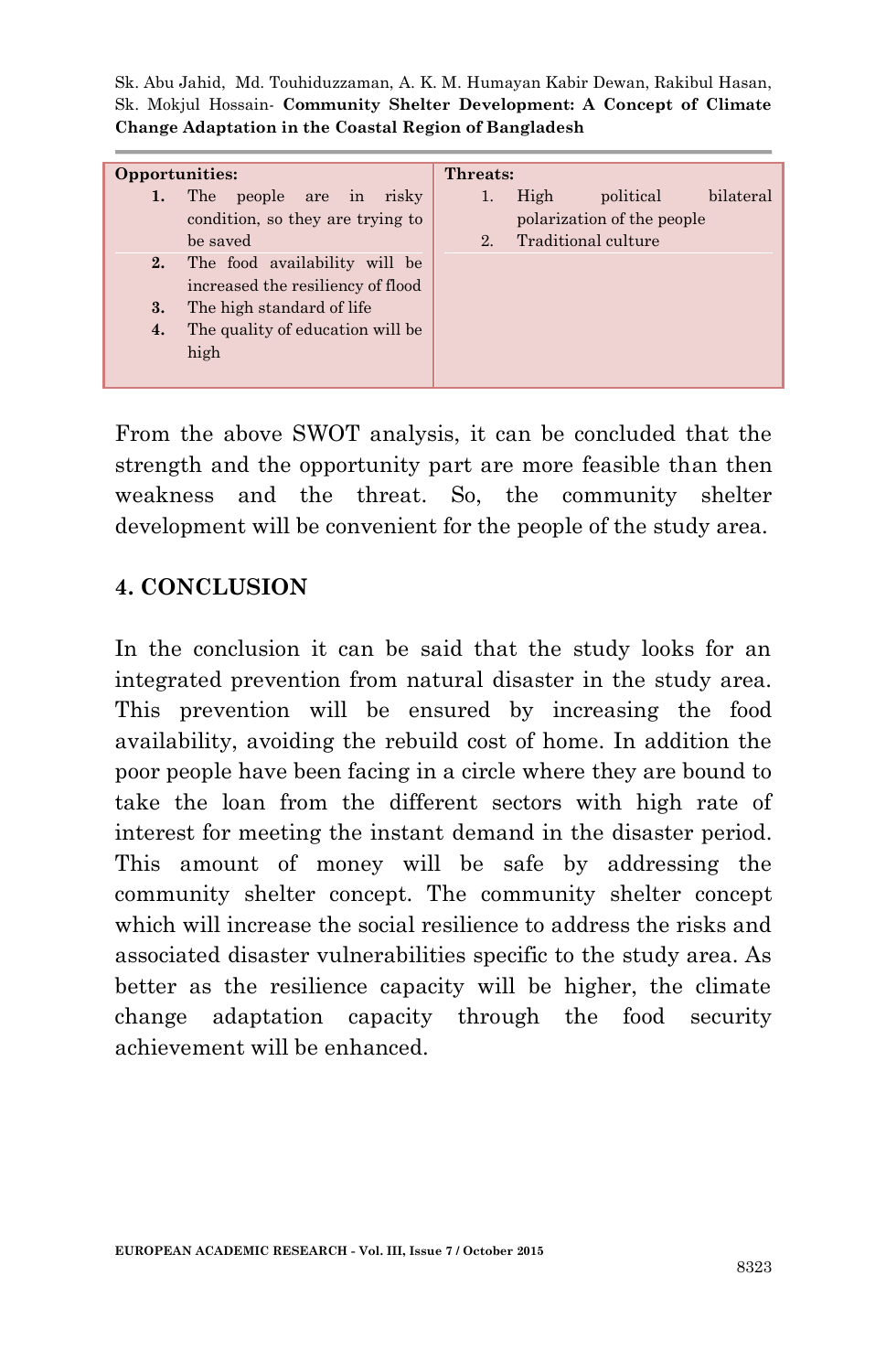#### **REFERENCES**

- Ahmed, A.U., 2005, "Adaptation Options for Managing Water Related Extreme Events Under Climate Change Regime: Bangladesh Perspectives", in M.M.Q. Mirza and Q.K. Ahmad (eds.), Climate Change and water Resources in South Asia, Balkema Press, Leiden, pp. 255-278.
- Amir KI, Ahmed T (2013), Climate Change and Its Impact on Food Security in Bangladesh: A Case Study on Kalapara, Patuakhali, Bangladesh. J Earth SciClim Change 4: 155. doi:10.4172/2157-7617.1000155.
- Asaduzzaman, M, Reazuddin, M. and Ahmed, A.U. (Eds.), 1997, Global Climate Change: Bangladesh Episode, Department of Environment, Government of Bangladesh, July 1997.
- Bangladesh Center for Advanced Studies (BCAS), 2010, The Scoping Assessment on Climate Change Adaptation in Bangladesh. Regional Climate Change Adaptation Knowledge Platform for Asia. Copyright © AIT-UNEP RRC.AP 2010 Bangkok, Thailand October 2010.
- Bangladesh Center for Advanced Studies (BCAS), 2012, Climate Compatible Development (CCD) in Agriculture for Food Security in Bangladesh: Final Report of Bangladesh Country Study under the project of "Advancing Climate Compatible Development for Food Security through the Implementation of National Climate Change Strategies". Dhaka: September, 2012.
- Bangladesh Institute of International and Strategic Studies (BIISS) and Safer World, 2009, Climate change and security in Bangladesh: A case study.
- CEGIS, 2006.Impacts of Sea Level Rise in the Southwest region of Bangladesh, Center for Environmental and Geographic Information Services (CEGIS), Dhaka, p. 90.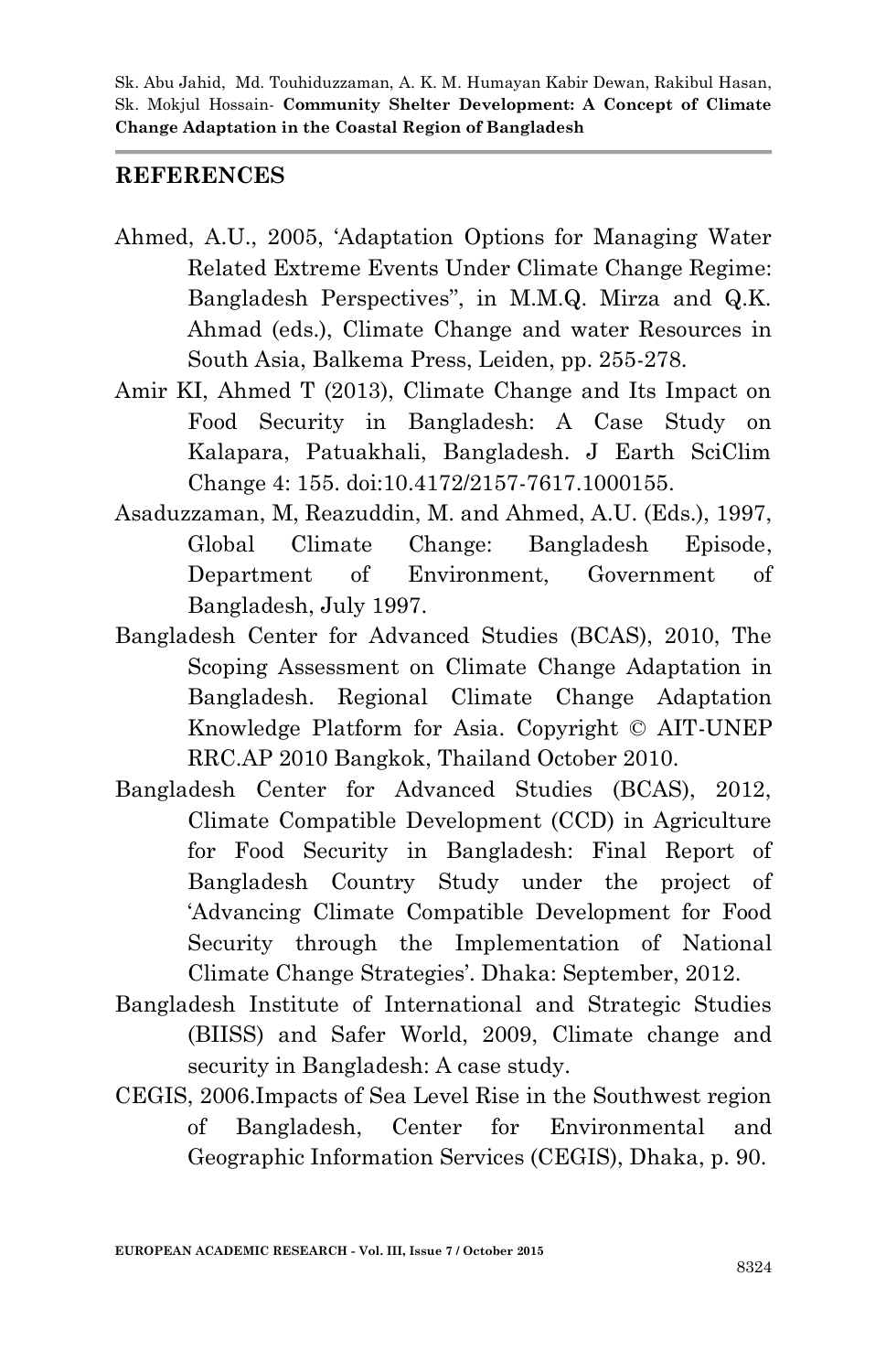- Choudhury, A.M., Neelormi, S., Quadir, D.A., Mallick, S. and Ahmed, A.U., 2005, Socio-economic and Physical Perspectives of Water related Vulnerability to Climate Change: results of Field Study in Bangladesh, *Science and Culture* (Special Issue), 71(7-8): 225-238.
- Climate Change Cell (CCC), 2009, *Climate Change, Gender and Vulnerable Groups in Bangladesh*. Climate Change Cell, DoE, MoEF; Component 4b, CDMP, MoFDM. Month 2009, Dhaka.
- Gregory, P.J., Ingram, J. S. I. 2000, Global change and food and forest production: future scientific challenges. Agric. Ecosyst. Environ. 82, 3–14. (doi:10.1016/S0167-8809(00) 00212-7.)
- Halcrow and Associates, 2001, "Options for the Ganges Dependent Area, Draft Final Report: Main Report", Sir William Halcrow and Associates, for Water Resources Planning Organization (WARPO), Ministry of Water Resources (MOWR), Government of the People"s Republic of Bangladesh, Dhaka, 198 p.332.
- Huq, S., Ahmed, A.U. and Koudstaal, R., 1996, "Vulnerability of Bangladesh to Climate Change and Sea Level Rise", in T.E. Downing (Ed.), *Climate Change and World Food Security*, NATO ASI Series, I 37, Springer- Verlag, Berlin, Hiedelberg, 1996, pp. 347-379.
- Huq, S., Ahmed, A.U. and Koudstaal, R., 1996, "Vulnerability of Bangladesh to Climate Change and Sea Level Rise", in T.E. Downing (Ed.), Climate Change and World Food Security, NATO ASI Series, I 37, Springer- Verlag, Berlin, Hiedelberg, 1996, pp. 347-379.
- Integrated Regional Information Networks (IRIN), 2007, 'BANGLADESH: Cyclone death toll likely to climb', IRIN (20 November 2007)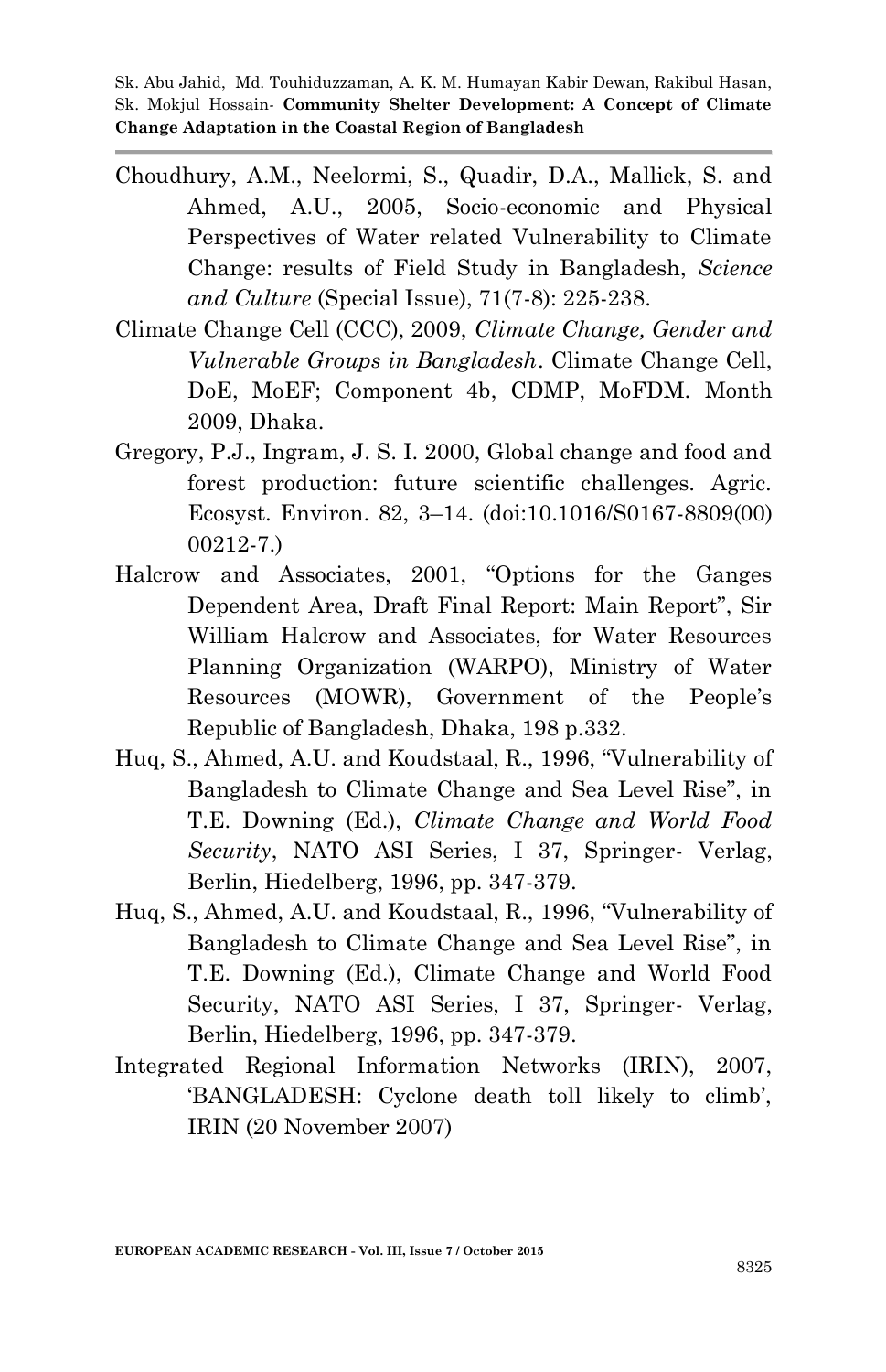- Inter-governmental Panel on Climate Change (IPCC), 2007, IPCC: Working Group II, Climate Change 2007: Impacts, Adaptation & Vulnerability (2007)
- Intergovernmental Panel on Climate Change (IPCC). 2007, Climate change 2007: Impacts, Adaptation and Vulnerability. contribution of working group II to the fourth assessment report of the intergovernmental panel on climate change, Cambridge University Press, Cambridge CB2 2RU England IUCN (2004) Bangladesh National Dialogue on Water and Climate, Report in Local Level Consultative Meeting, IUCN, Dhaka.
- International Fund for Agricultural Development (IFAD). 2012, Enabling poor rural people to overcome poverty in Bangladesh. pp7, Rome, Italy. Available at:http://www.ifad.org/operations/projects/regions/PI/fact sheets/bd.pdf
- IFRCRCS, 2004,World Disaster Report 2004, Focus on community resilience (Bloomfield, CT : Kumarian; London, Eurospan)
- Parry, M. et al. 2001, Millions at risk: defining critical climate change threats and targets. Global Environ. Change 11, 181–183. (doi:10.1016/S0959-3780(01)00011-5.)
- Rosegrant, M. W. & Cline, S. A. 2003, Global food security: challenges and policies. Science 302, 1917–1919. (doi:10. 1126/science.1092958.)
- The Unnayan Onneshan, 2012, Climate Change And Food Security: In *"*Elusive Progress: State of Food Security in Bangladesh, 2012*", Dhaka in October 2012*
- The World Bank, 2011, The Cost of Adapting to Extreme Weather Events in a Changing Climate: Bangladesh. The World Bank Development Series (Paper No. 28).
- WB, 2000, "Bangladesh: Climate Change and Sustainable Development. Report No. 21104-BD", Rural